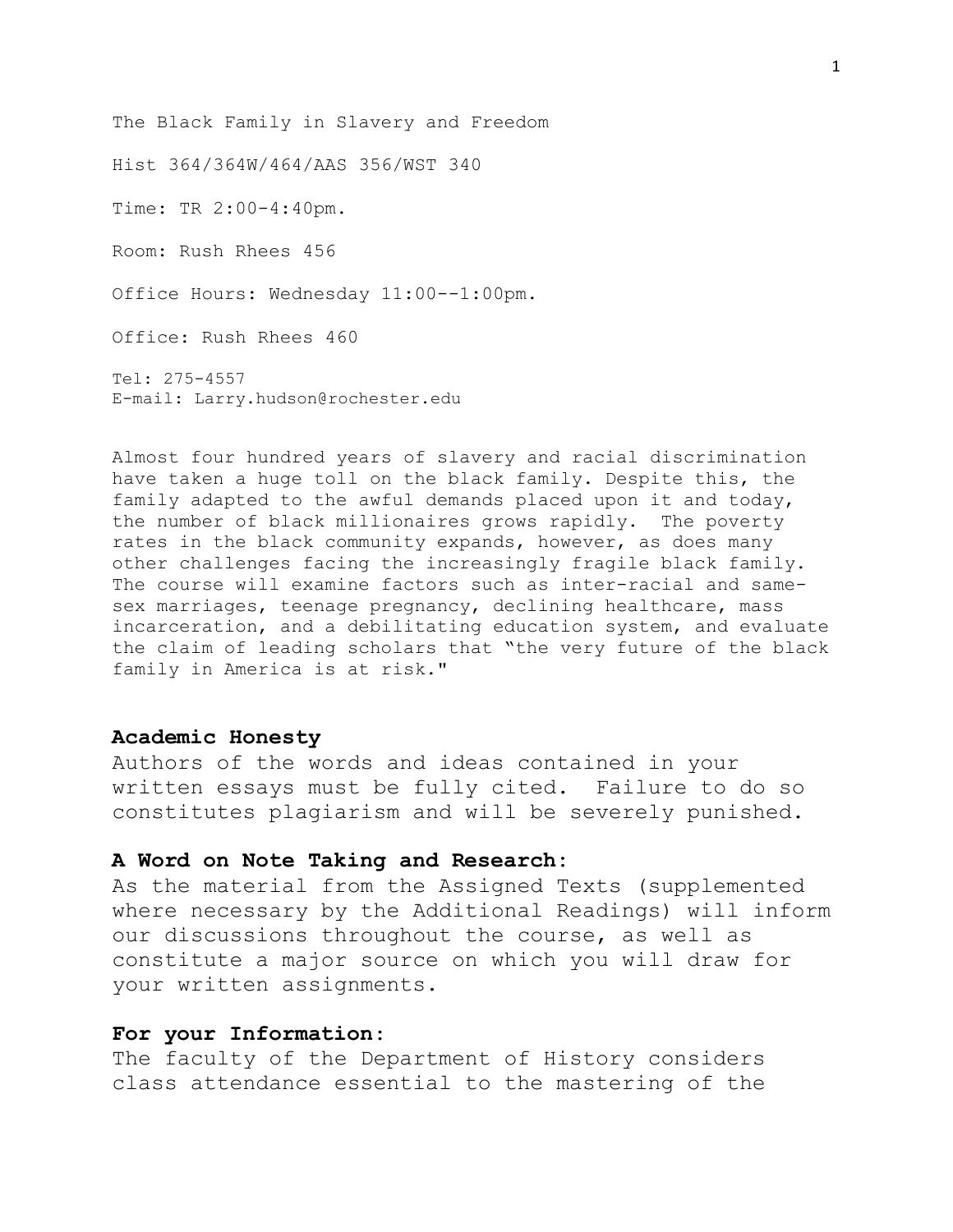content of its courses and the production of quality history papers. Students who miss class should inform the instructor of the reason for their absence, in advance whenever possible. Students should come to class prepared to comment on the assigned readings. If you have a physical or mental disability that requires an accommodation or academic adjustment, please arrange a meeting with me at your earliest convenience.

### **Reference Librarian**

Please take time to introduce yourself to the library specialist in United States History and Culture: Alan Unsworth aunsworth@library.rochester.edu or check at the Reference Desk

Course Grading will be as follows: Three Book Reports 3-8 sides (30%); Class Participation, (20%) and a Final Paper (50%) Regular class attendance is expected, and students should come to class prepared to discuss the assigned readings and their work-in-progress. (Book Reports: Due Dates: Blassingame Feb. 2; White Feb. 9; Stack Feb. 23; Research Paper April 26).

If you have a physical or mental disability that requires an accommodation or academic adjustment, please arrange a meeting with the instructor at your earliest convenience.

Set Texts:

John Blassingame, The Slave Community: Plantation Life in the Antebellum South Deborah Gray White, Ar'n't I a Woman?: Female Slaves in the Plantation South Carol Stack, All Our Kin: Strategies for Survival in a Black Community K. Sue Jewell, Survival of the African American Family: The Institutional Impact of U.S. Social Policy

Course Outline:

**Week One** Tuesday January 19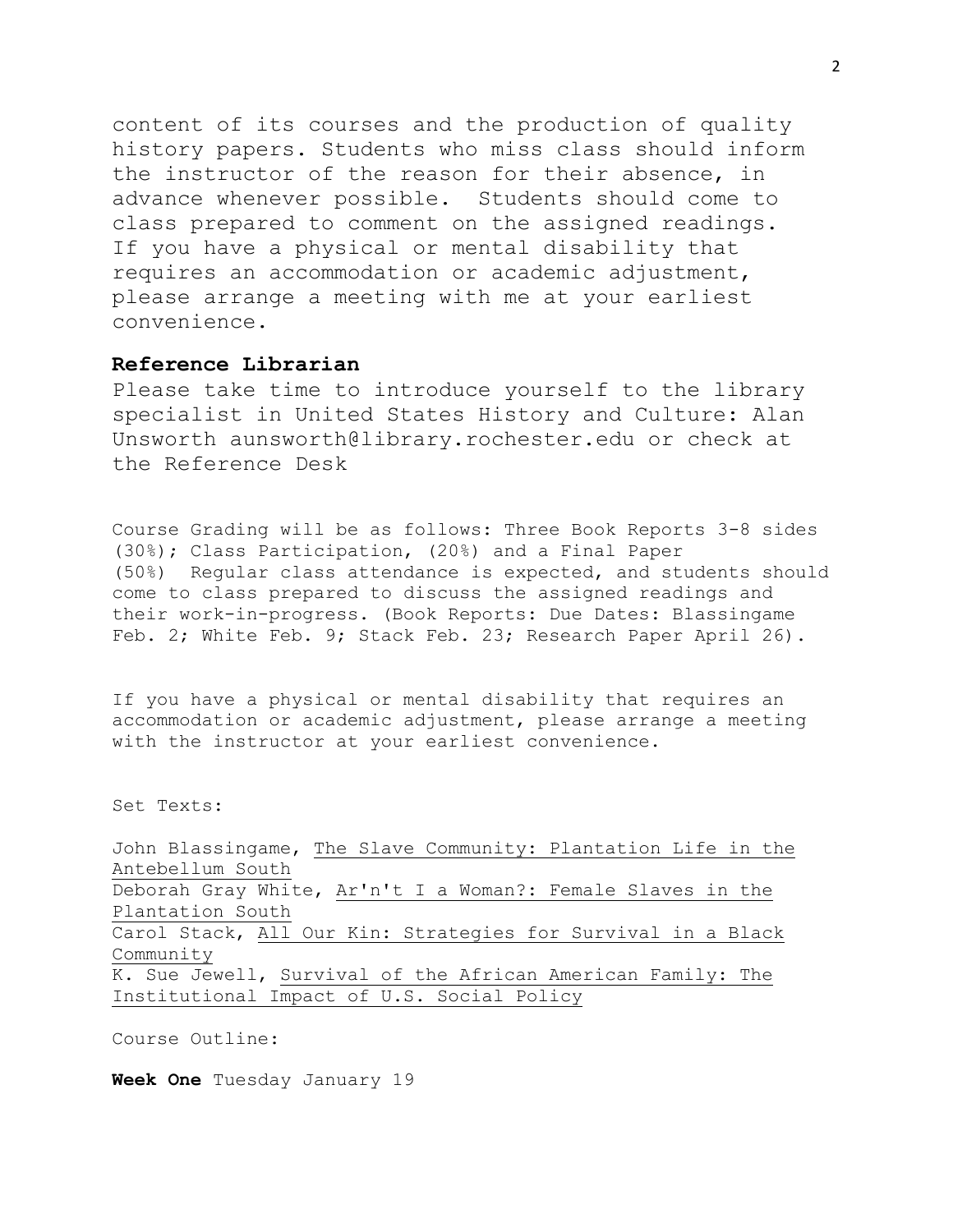Introductions

Reading: Daniel P. Moynihan, The Negro Family: The Case for National Action (abridged version on Blackboard)

Reading for Week Two:

John Blassingame, The Slave Community: Plantation Life in the Antebellum South

**Week Two** 26 January "Slavery Destroyed the Black Family"

Reading for Week Three:

Blassingame, The Slave Community

Gutman, Herbert G., The Black Family in Slavery and Freedom, 1750-1925, Introduction (On Reserve)

**Week Three 2** February Historians versus Moynihan

(First Book Report due Feb. 9)

Reading for Week Four:

Deborah Gray White, Ar'n't I a Woman?: Female Slaves in the Plantation South

**Week Four** 9 February Women, Wives, and Husbands

Reading for Week Five:

Joy DeGruy Leary, A Dissertation on African American Male Youth Violence: " Trying to Kill the Part of You that isn't Loved," Portland State University 2001, (Copies available on Reserve)

Bruce Sacerdote, "Slavery and Intergenerational Transmission," [http://www.dartmouth.edu/~bsacerdo/wpapers/Slavery3.pdf.](http://www.dartmouth.edu/~bsacerdo/wpapers/Slavery3.pdf)

**Week Five** 16 February Moynihan and his Supporters?

(Second Book Report due Feb. 23)

Reading for Week Six: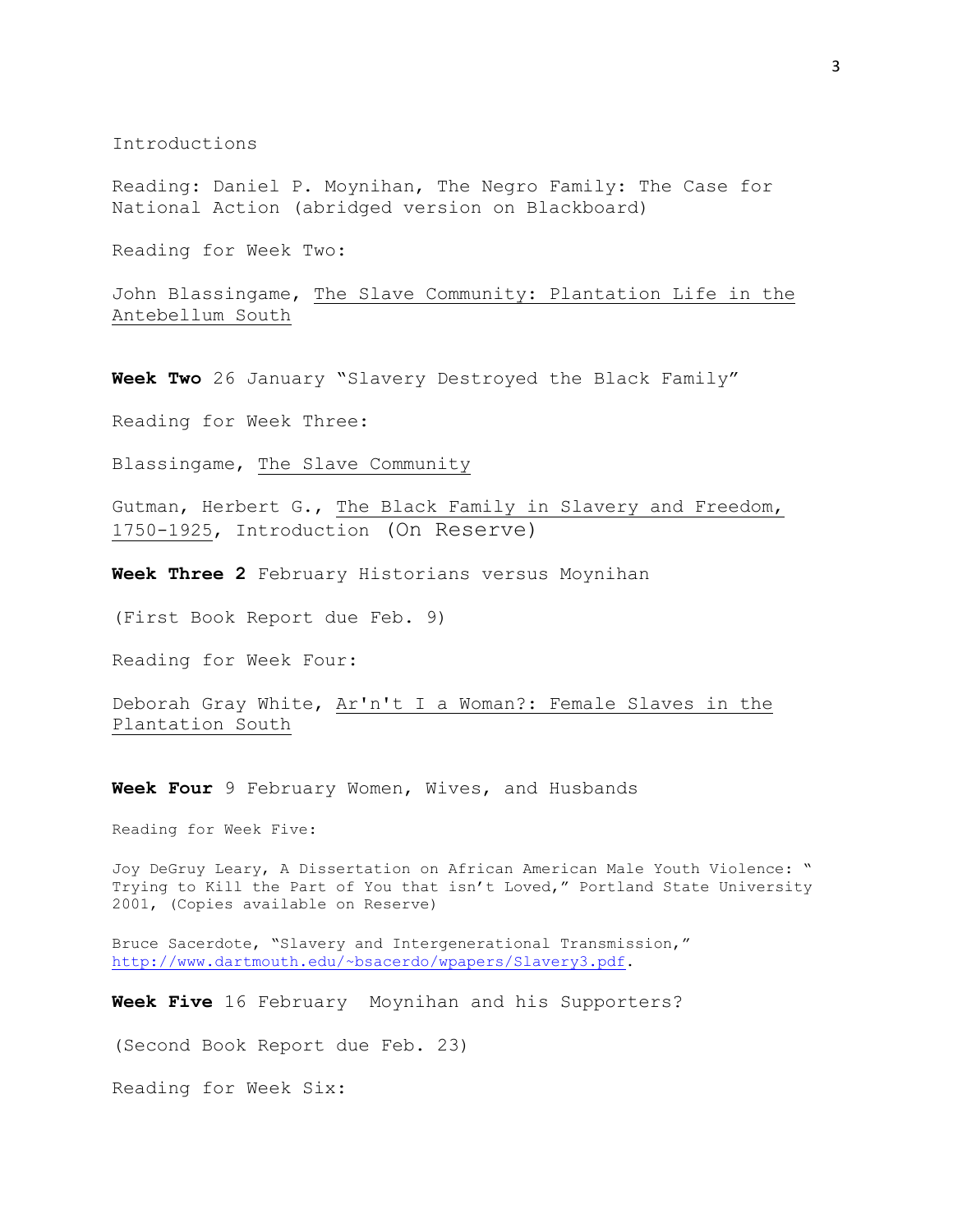Carol Stack, All Our Kin: Strategies for Survival in a Black Community

**Week Six** 23 February The Structure of Poverty and Wealth

Stack, All Our Kin

**Week Seven** 1 March

K. Sue Jewell, Survival of the African American Family: The Institutional Impact of U.S. Social Policy

**Week Eight** 8 March Third Book Report due March 15)

Spring Break

**Week Nine** 15 March

Jewell, Survival of the African American Family

#### **Discussion and Research Topics**

**Week Ten** 22 March The Media and the Black Family: From the Cosby Show to The Wire

Topic: Mass Incarceration

**Week Eleven** 29 March

Selecting a Research Project (2):

Topics: 1] Education Gap 2] Wealth Gap 3] Health Gap

**Week Twelve** 5 April March

Research Project

1] Declining Black Marriages 2] Same Sex Marriage 3] Teen Pregnancy

**Week Thirteen** 12 April

Research Project (2)

**Week Fourteen** 19 April